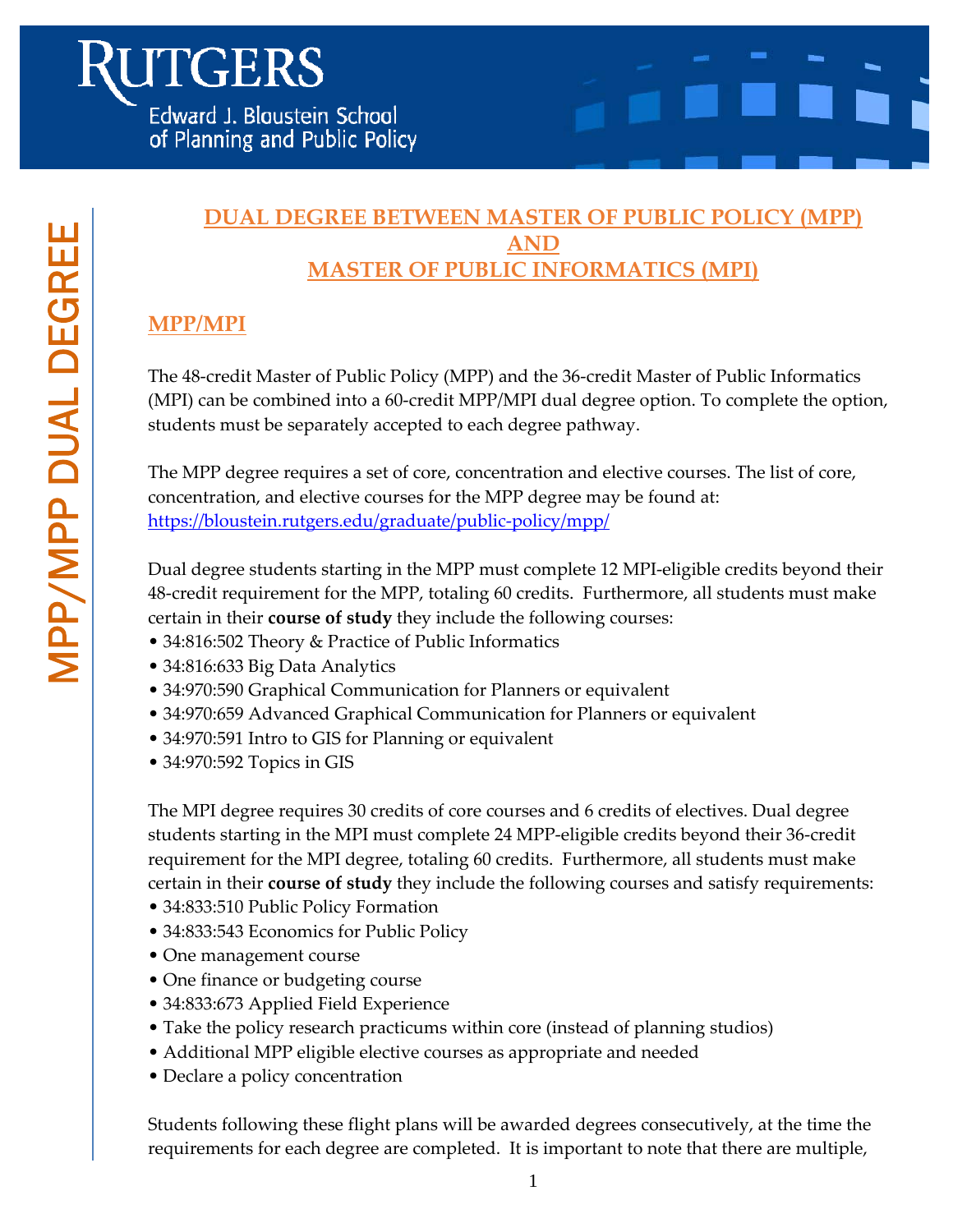# **JTGERS** Edward J. Bloustein School of Planning and Public Policy



possible flight plans and each should be directed/guided by a combination of faculty advisor, program director and student services staff.

## **MPP/MPI SAMPLE FLIGHT PLAN**

#### **Semester 1**

PP 34:833:510 Public Policy Formation PP 34:833:530 Research Design PI 34:816:502 Theory & Practice of Public Informatics PI 34:970:590 Graphical Communication for Planners

#### **Semester 2**

PP 34:833:543 Economics and Public Policy PP 34:833:521 Basic Quantitative Methods PI 34:816:633 Big Data Analytics PP Concentration Requirement

#### **Semester 3**

PP 34:833:525 Advanced Multivariate Methods PP Concentration Requirement PP Concentration Requirement PI 34:970:591 Intro to GIS

#### **Semester 4**

PP 34:833:640 Policy Practicum PP 34:833:641 Policy Practicum PP Management / Finance Requirement PI 34:970:592 Topics in GIS

#### **Semester 5**

PP Management / Finance Requirement PP 34:833:673 Applied Field Experience PI 34:970:659 Advanced Graphical Communication for Planners PP Elective